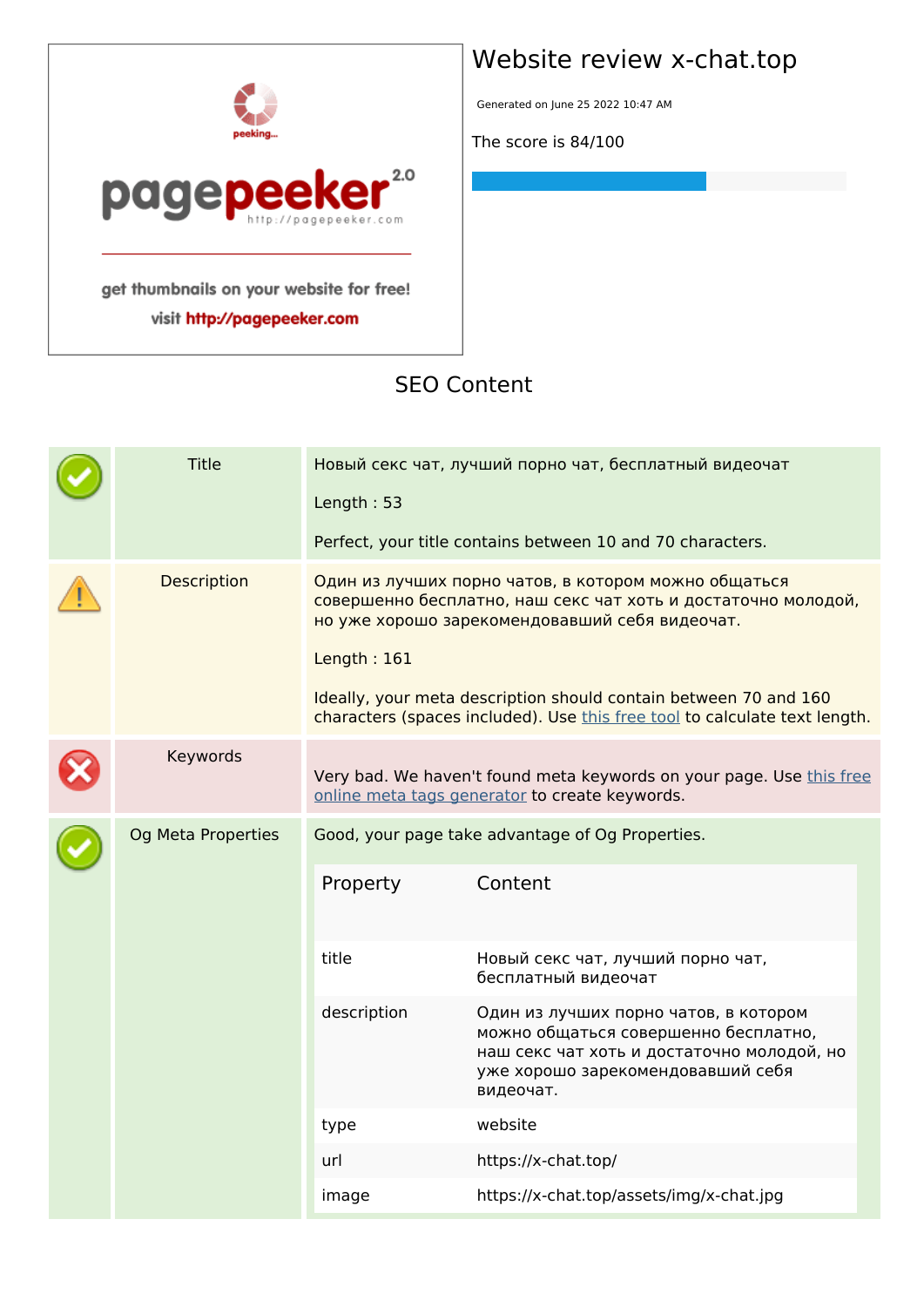#### **SEO Content**

| Headings               | H1<br>1                | H <sub>2</sub><br>0 | H3<br>$\Omega$                      | H4<br>0<br>• [Н1] Новый секс чат, бесплтаный порно чат | H5<br>0                                                   | H <sub>6</sub><br>0                                                |  |
|------------------------|------------------------|---------------------|-------------------------------------|--------------------------------------------------------|-----------------------------------------------------------|--------------------------------------------------------------------|--|
| Images                 |                        |                     | We found 2 images on this web page. | Good, most or all of your images have alt attributes   |                                                           |                                                                    |  |
| <b>Text/HTML Ratio</b> | Ratio: 51%<br>percent. |                     |                                     |                                                        |                                                           | Ideal! This page's ratio of text to HTML code is between 25 and 70 |  |
| Flash                  |                        |                     |                                     |                                                        | Perfect, no Flash content has been detected on this page. |                                                                    |  |
| Iframe                 |                        |                     |                                     | Great, there are no Iframes detected on this page.     |                                                           |                                                                    |  |

#### **SEO Links**

|  | <b>URL Rewrite</b>                | Good. Your links looks friendly!                         |
|--|-----------------------------------|----------------------------------------------------------|
|  | Underscores in the<br><b>URLs</b> | Perfect! No underscores detected in your URLs.           |
|  | In-page links                     | We found a total of 7 links including 0 link(s) to files |
|  | <b>Statistics</b>                 | External Links: noFollow 0%                              |
|  |                                   | External Links: Passing Juice 14.29%                     |
|  |                                   | Internal Links 85.71%                                    |

## **In-page links**

| Anchor                      | Type     | Juice         |
|-----------------------------|----------|---------------|
| Зарегистрируйтесь бесплатно | Internal | Passing Juice |
| Все модели                  | Internal | Passing Juice |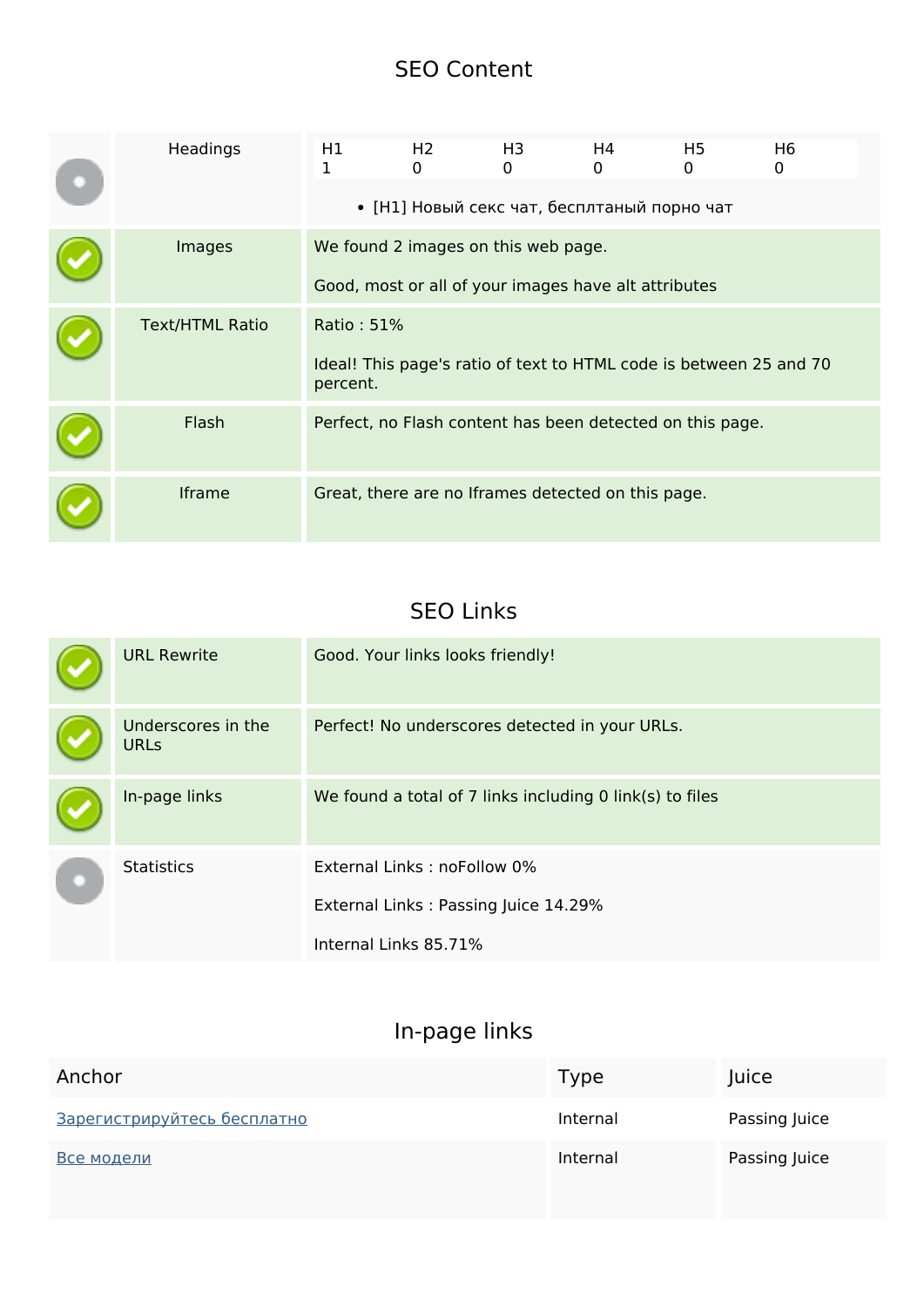# **In-page links**

| <u>Девушки</u>  | Internal | Passing Juice |
|-----------------|----------|---------------|
| Пары            | Internal | Passing Juice |
| Парни           | Internal | Passing Juice |
| Трансы          | Internal | Passing Juice |
| Онлайн секс-чат | External | Passing Juice |

## **SEO Keywords**

| Keywords Cloud | ЧАТ или видео онлайн можно вам |
|----------------|--------------------------------|
|                | секс без общение ПОРНО         |

## **Keywords Consistency**

| Keyword | Content | Title | Keywords | Description | Headings |
|---------|---------|-------|----------|-------------|----------|
| чат     | 15      |       | ×        |             |          |
| порно   | 13      |       | ×        |             |          |
| секс    | 11      |       | ×        |             |          |
| или     | 9       | ×     | ×        | ×           | ×        |
| онлайн  | 8       | ×     | ×        | ×           | ×        |

# **Usability**

| Url          | Domain: x-chat.top<br>Length: $10$      |
|--------------|-----------------------------------------|
| Favicon      | Great, your website has a favicon.      |
| Printability | We could not find a Print-Friendly CSS. |
| Language     | Good. Your declared language is ru.     |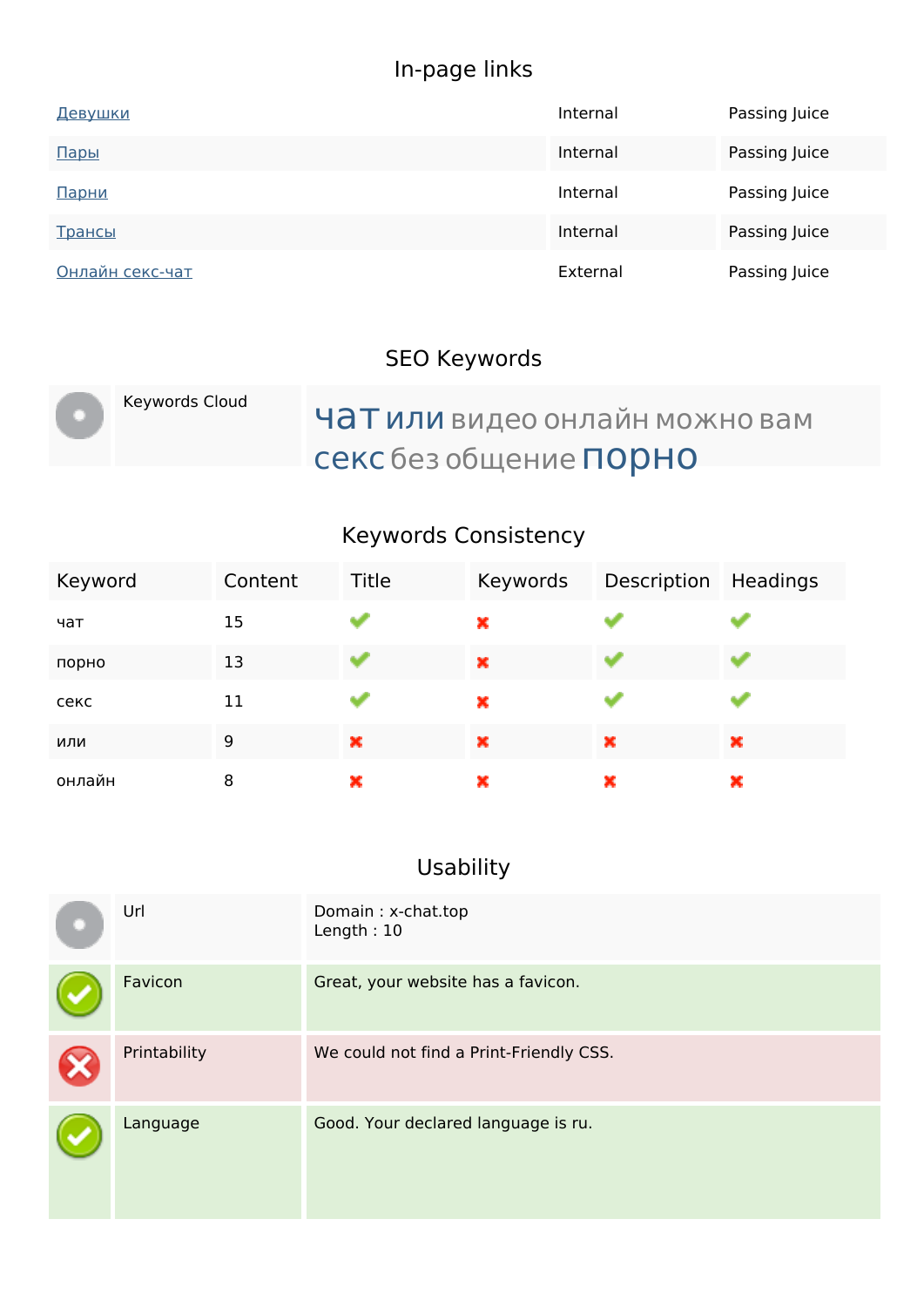#### **Usability**



Dublin Core This page does not take advantage of Dublin Core.

#### **Document**

| Doctype              | HTML 5                                                                                                                                                                                                                                                                |  |  |
|----------------------|-----------------------------------------------------------------------------------------------------------------------------------------------------------------------------------------------------------------------------------------------------------------------|--|--|
| Encoding             | Perfect. Your declared charset is UTF-8.                                                                                                                                                                                                                              |  |  |
| <b>W3C Validity</b>  | Errors: 0<br>Warnings: 3                                                                                                                                                                                                                                              |  |  |
| <b>Email Privacy</b> | Great no email address has been found in plain text!                                                                                                                                                                                                                  |  |  |
| Deprecated HTML      | Great! We haven't found deprecated HTML tags in your HTML.                                                                                                                                                                                                            |  |  |
| <b>Speed Tips</b>    | Excellent, your website doesn't use nested tables.<br>Perfect. No inline css has been found in HTML tags!<br>Great, your website has few CSS files.<br>Perfect, your website has few JavaScript files.<br>Too bad, your website does not take advantage of gzip.<br>× |  |  |

#### **Mobile**

|  | <b>Mobile Optimization</b><br>$\checkmark$ | Apple Icon        |
|--|--------------------------------------------|-------------------|
|  |                                            | Meta Viewport Tag |
|  |                                            | Flash content     |

## **Optimization**

| $\bigodot$ | XML Sitemap | Great, your website has an XML sitemap. |
|------------|-------------|-----------------------------------------|